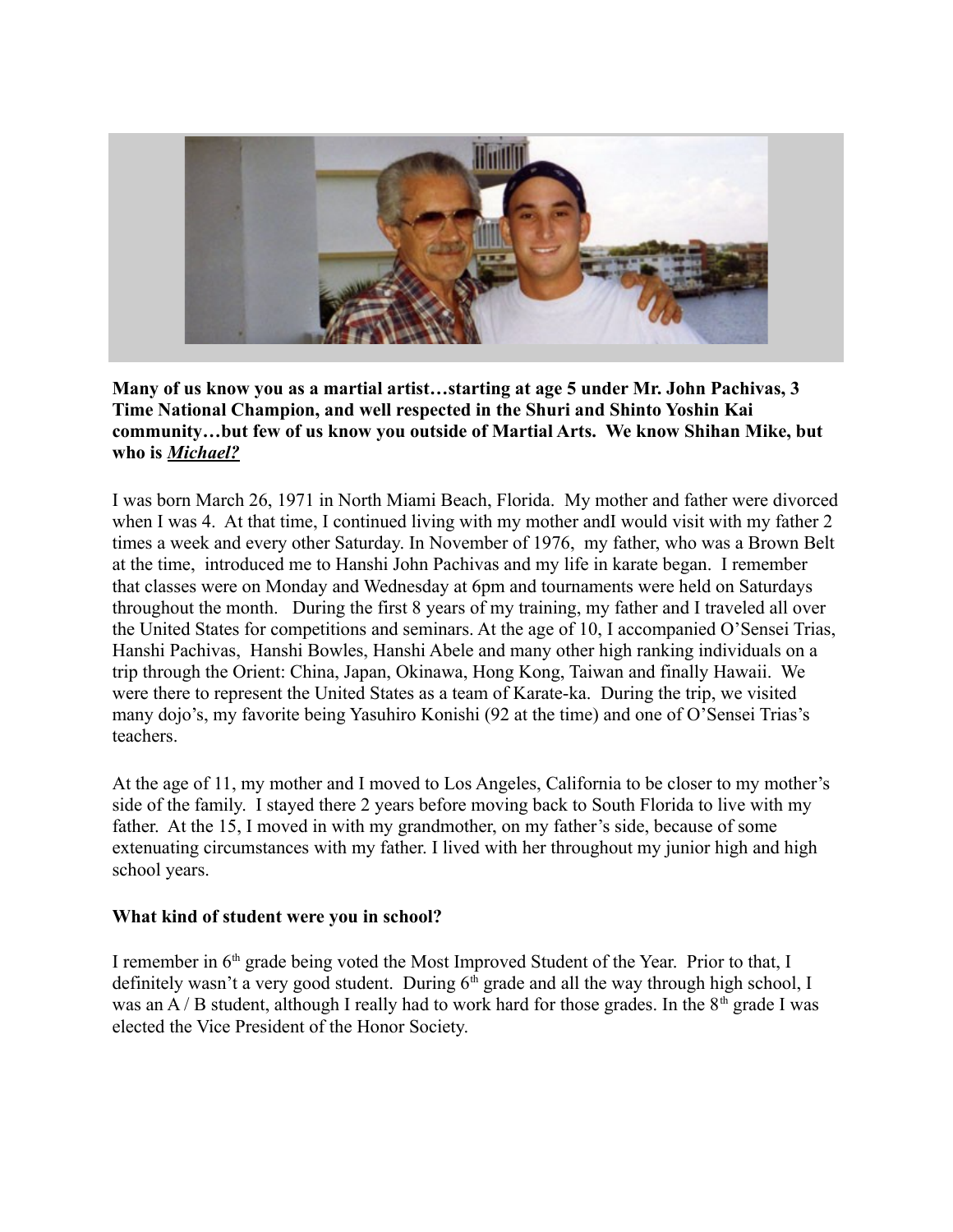

#### **What about your high school and college experience?**

My high school was a very diverse school. Primarily Hispanic, black, and white and definitely lower socio-economic level. We didn't have a lot of money. While I was in high school, I worked as a bus boy. I also started a business with my best friend Abe, washing cars, which didn't last very long, although a good time was had.

I graduated high school with a 3.3 and was accepted to Florida State University (FSU) in 1989 to study Business Administration. I lived on Campus in the Dorms for my first 2 semesters, during which I joined a fraternity (Phi Kappa Tau). I lived in an apartment for a semester and then into the fraternity house. I got a little too caught up in the social atmosphere and managed to return home a few credits short of my Associates Degree.

Soon after returning home, I regained my focus, redid some classes and received my Associates Degree in Liberal Studies from Florida State University. By that time, my mother had moved back to Hollywood, Florida and I moved in with her. While living with my mother, I worked as a Valet and a Bar Back on Fort Lauderdale Beach. I continued my education at Broward Community College by taking the prerequisite classes for the Physical Therapy Assistance (PTA) Program offered there.

After successfully completing the necessary classes, my name was put on a waiting list in order to enter the program (Estimated wait time was 2 years). At that time, June 1993, I applied to the Radiologic Technician Program at Jackson Memorial Hospital to further my education until something opened up with the PTA program. As part of the application process, I was required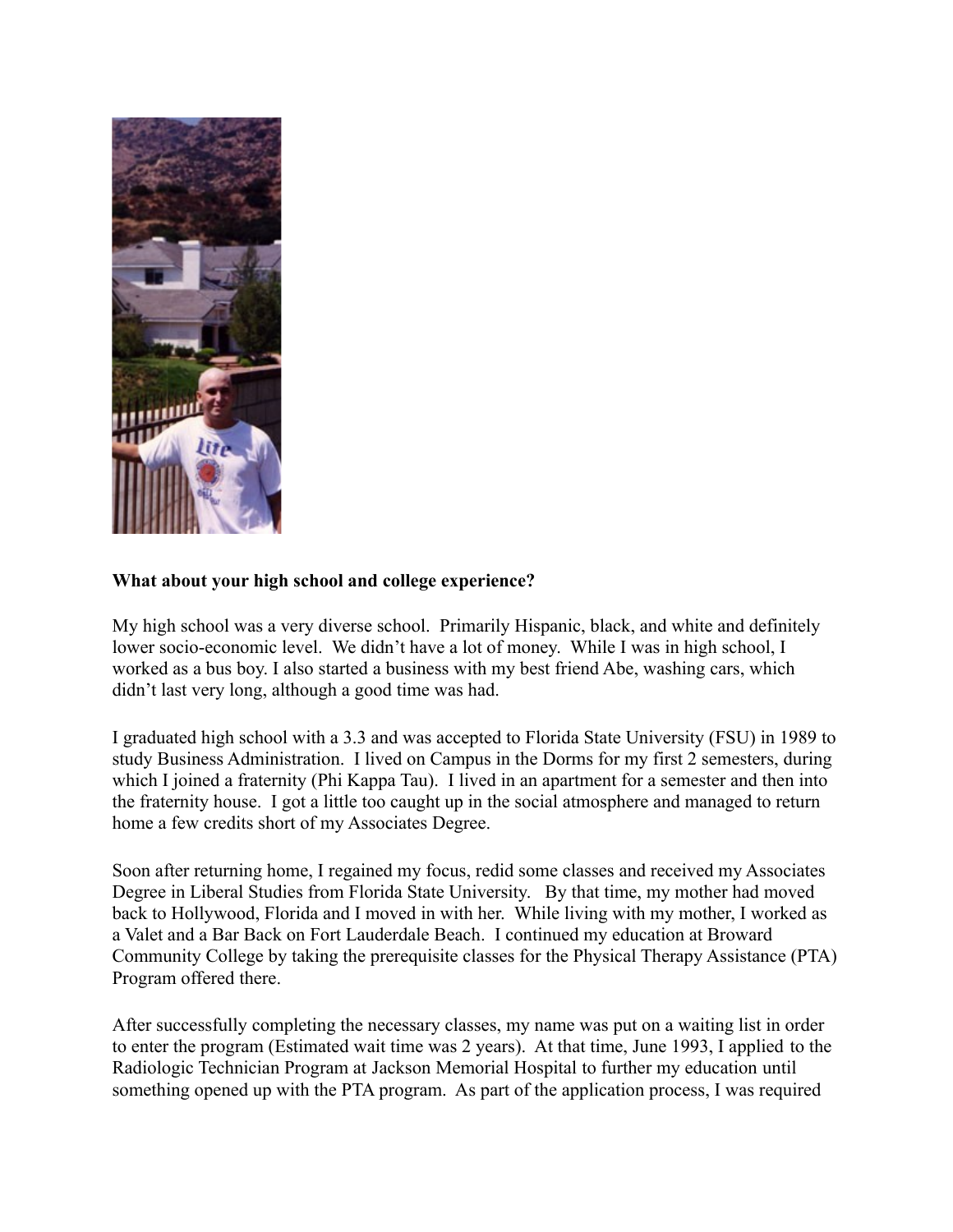to take a physical and it was at that time I discovered that I had Non-Hodgkin's Acute Lymphoblastic Lymphoma (A.L.L).

## **What went through your mind when you were told that you had A.L.L?**

At the time I was teaching classes for Hanshi Pachivas and also teaching private lessons. Needless to say, outside of school and work, my life was Karate. When they told me I had A.L.L, I didn't really know how severe it was. I was simply of the mindset that this was something I had to go through but never doubted that I would overcome it. My attitude was, "What do I need to do to get through this" and "Let's get started!" I had no idea it was going to be 2.5 years of intense medication and severe limitations on what I could do physically.

# **Yes, but surely hearing the word "cancer" caused you to be at least a little concerned.**

My mom and close family were the ones who knew more of the details than I did. It wasn't until recently that I found out that I only had a 15-20% chance of surviving. Evidently, the double diagnosis of (A.L.L) and Leukemia made my situation pretty severe.

I was given a half pediatric and half adult protocol of medicines because of my age, 23. What that means is that the doctors had to figure out a special blend of chemotherapies to administer via port and lumbar punctures (Over 30), which were the worse. I also had to receive a number of Cranial Radiations, which were not so bad.

## **How did you overcome it?**

I had a very strong support network in place. After being diagnosed with (A.L.L) in Florida, my aunt from California, a pediatric cardiologist, had me seen by the doctors at Harbor General / UCLA for a second diagnoses. The doctors added Leukemia to my (A.L.L) which made matters much worse. The reason I bring that up is because if it wasn't for my aunt and uncle to have me see their doctors then I might not be here.

I had been dating Elana, girlfriend at the time and now my wife, since junior high school. She never stuttered in her support and love for me the entire time. My grandfather, on my mother's side, lived, traveled and cared for me throughout my travels between Florida and California. I lived with my mother, who cared for me and loved me more than I could imagine. My best friend Abe, Shihan Perez family and Sensei Bill Gansert were right by my side the whole way.

My daily routine, outside of receiving Chemo, was to try to sleep when I was uncomfortable or in pain, which was a good amount of the time. When I felt good enough, I tried to work out. I would go outside to get some fresh air, throw some punches and kicks and work some weapons. I could only work out about 5 or 10 minutes before getting sick. Other times, I would study my Pinnacle and begin working on my first manual. After a year and a half, I began a cycle of chemo pills and a reduced amount of liquid chemo. By that time, Hanshi Pachivas's dojo had closed and I felt it was time to try the dojo again. Shihan Perez, Sensei at the time, welcomed me with open arms, and actually asked me to give him a hand in constructing parts of his dojo. I